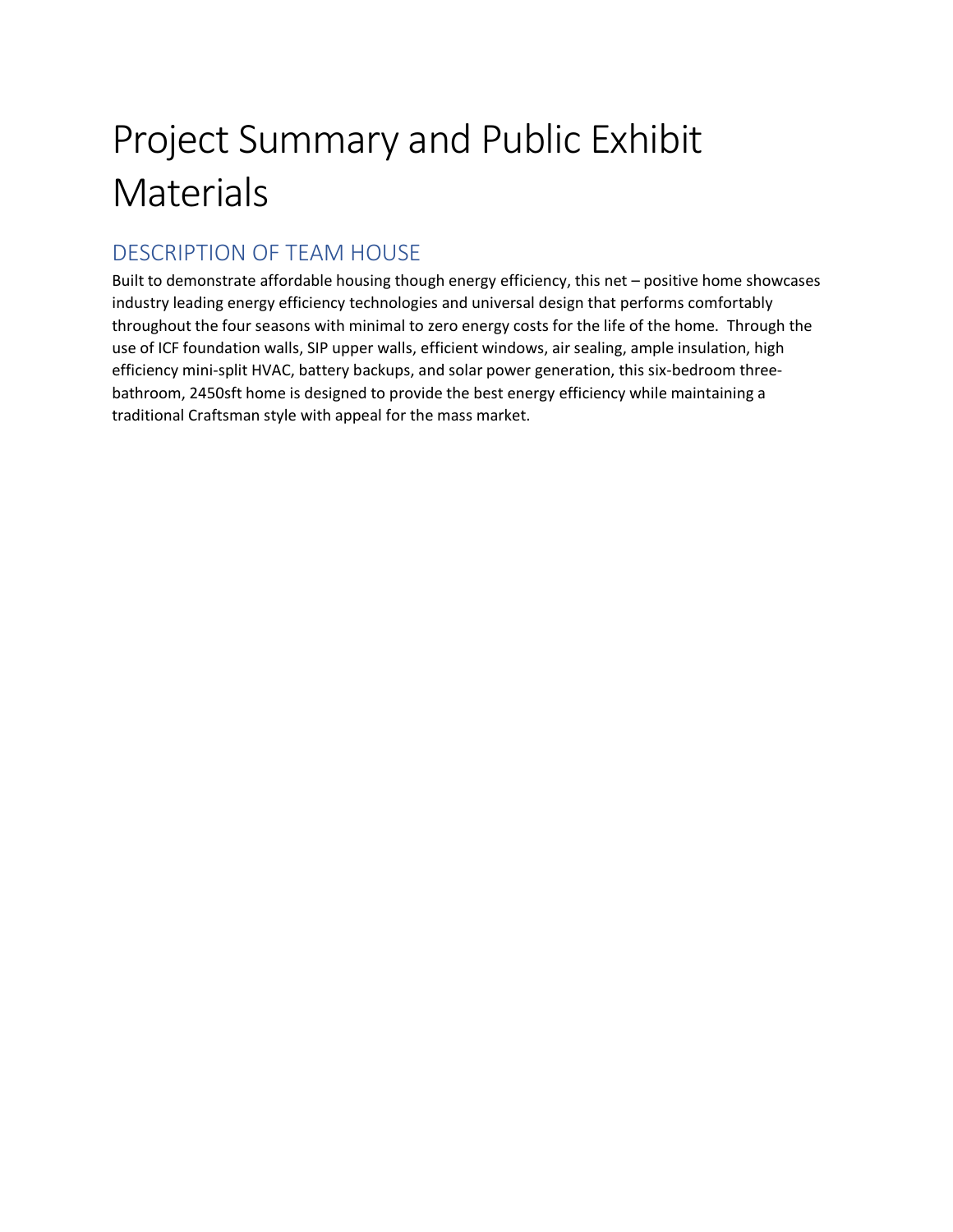#### DESIGN PHILOSOPHY AND HOUSE DESIGN

The home is situated in a diverse neighborhood in Ogden Utah with historic architecture and new home developments. The intent of the design was to present a home that would match the historic aesthetics of the community while providing the modern amenities and energy technologies. The home's design is a traditional Craftsman Bungalow style with two tone exterior trim, columns supporting the covered porch and wood trim details. The two-story home appears fairly small from the outside, yet it provides 2450sft on the inside. This design decision was intentionally made to allow the home to fit in with the adjacent one-story homes and not appear out of place on the smaller corner lot. This design decision was critical in making the home a usable size for the local demographics while maintaining the appropriate neighborhood scale. Ogden, and may surrounding communities are family centered and according to the University of Utah, have the highest household size in the nation. Many high efficiency homes are designed small and are only usable for a couple without children or a new family with only one child. The decision was made to make this a "mass market" home, where it would provide universal appeal and would not become a niche product. The target market is families and the design speaks to the needs of a family. For example, there is a washer and dryer upstairs, but also additional hookups downstairs for ease of doing laundry for a six-bedroom home. There are two gathering places, the living room upstairs and the large family room downstairs. The outside has a private outdoor space where adults and children can spend time protected from the traffic of the street. Three bathrooms provide the utility needed to support the occupants. The home has multiple storage locations throughout the home and even in the detached two car garage. This is important for a livable space and to allow comfort if the home had all rooms occupied.

The design allows for a single family to live in the home through all stages of life because the main floor is designed to allow for aging in place with minor alterations to access. The HVAC system can be completely turned off downstairs or in individual rooms that are not occupied or when occupancy decreases. This is important for the sustainability of the home and will help increase savings the home will provide over the years.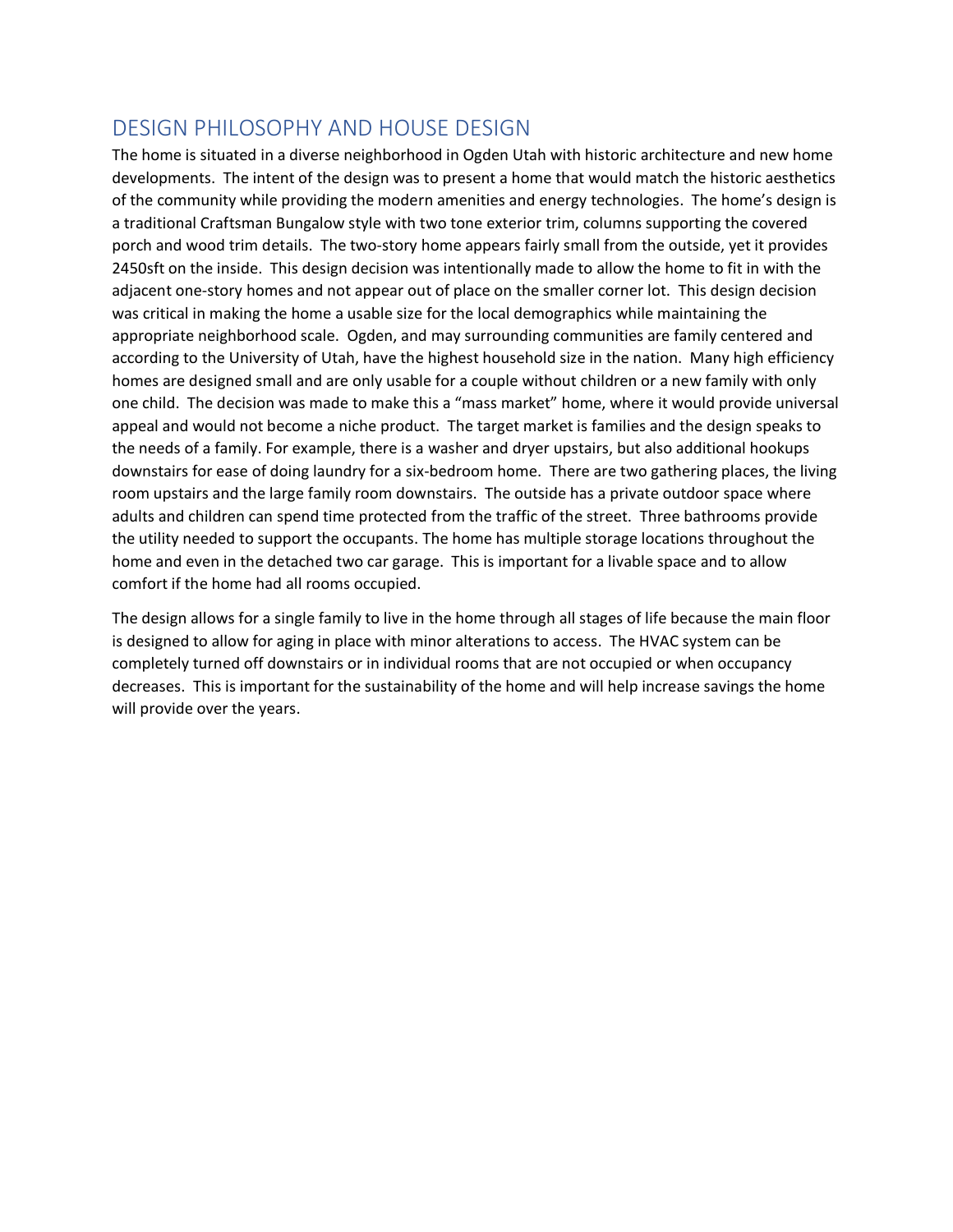## UNIQUE HOUSE FEATURES

Besides the energy performance materials used to construct the home, the home has no unique features that differentiate it from the surrounding homes. The intent was to make this home similar to other homes constructed in our area in order to make a familiar format to any buyer.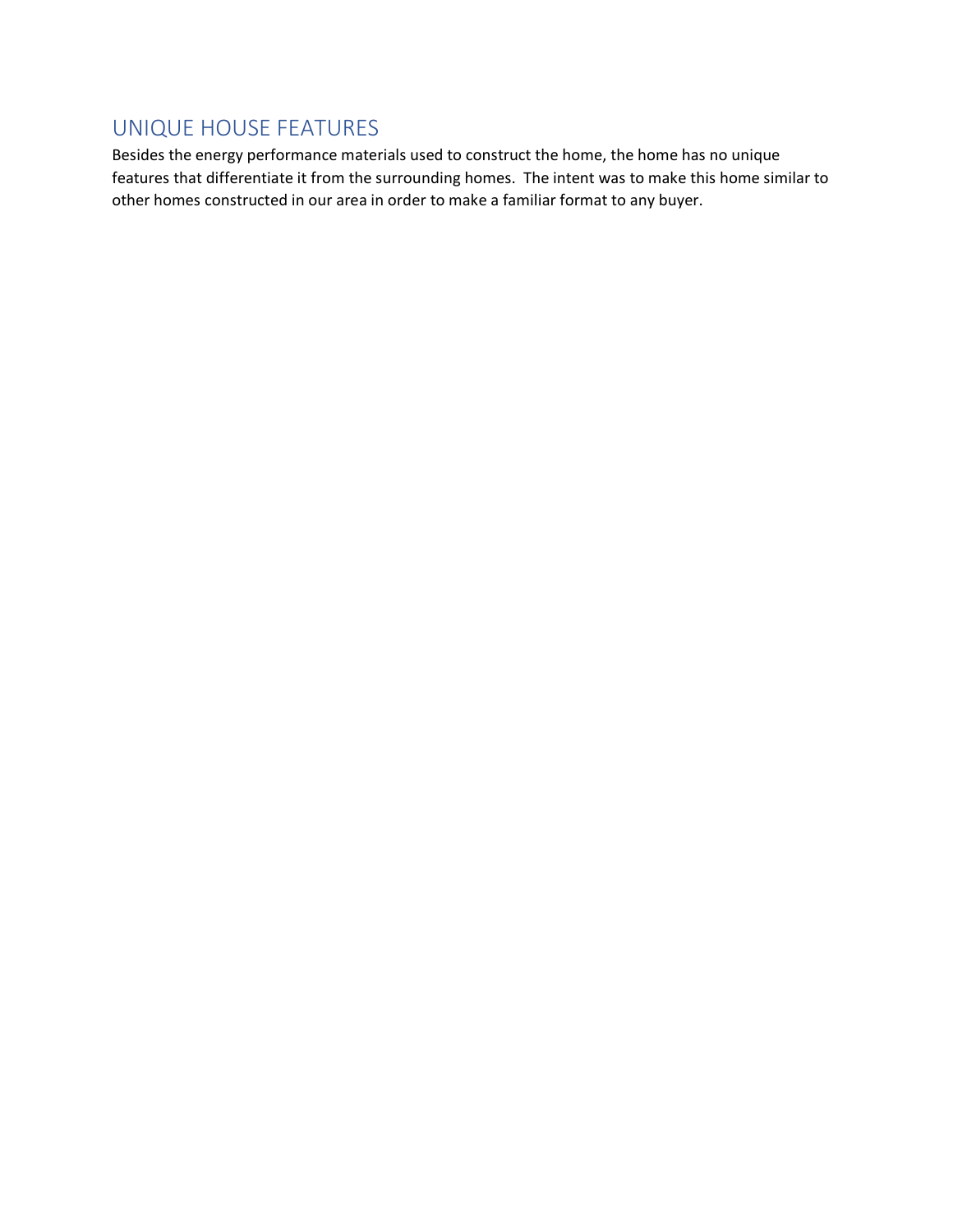## TECHNOLOGICAL INNOVATIONS

Beyond the aesthetics or convenient design elements, the home was designed to be a net-positive home. This means that the home will over the course of a year produce more energy than it consumes. This is accomplished through the many cutting-edge technologies, some of which will be discussed here. First the framing of the home is different than most homes built today. The foundation walls where made using Insulated Concrete Forms (ICF), a product that provides ridged foam insulation to the inside and outside of the foundation wall and acts as the forms when pouring the cement structural core. Acting as a form it reduces the waste material traditionally found in wooden forms and can be constructed with minimal expertise. The wall is waterproofed on the outside once the cement has set and provides the strength and durability of a traditional home with the added insulating R-value from the foam.

The main level's exterior walls are different from the foundation walls and are framed using Structural Insulated Panels (SIPs), a structural wall component that replaces traditional stud framing and instead uses Oriented Strand Board (OSB) and ridged foam to provide a wall system that has very minimal thermal bridging and very good insulation properties. In a traditionally framed home, studs can make up more than 25% of the wall structure and provide a low R-value compared to the insulation between the studs. The studs transfer more of the heat and act as a bridge, hence the term thermal bridging. This is almost eliminated with SIP framing. Additionally, the wall comes in precision milled panels that can be easily placed according to the floorplan layout in minimal time and they provide a square framed wall and has very few air gaps.

The roof is framed using raised heal trusses which give enough space for additional insulation depth and coverage of the whole attic cavity. Most roof framing creates a tight triangle at the corner of the roof where the wall and roof meet. This space cannot hold much insulation or it would prevent adequate air ventilation and create an ineffective roof. The raised heal is located at the junction of the roof and wall and provides a short wall, about one foot, where additional insulation can be added without inhibiting the airflow.

Next, the home is designed to be very air tight. Air infiltration is a major cause of energy loss so reducing it as much as possible is vital to an energy efficient home. Using spray foam and calk, any penetrations are sealed from the inside. The rim joist, located between the foundation and main floor is notorious with energy loss and was extensively sealed and filled with insulation. The windows and doors are high-efficient units with the majority of the non-egress windows being fixed pane. The fixed panel reduces air loss from between the sliding mechanism. The biggest improvement to the air tightness of the home is that the whole home was sealed using a product called Aero Barrier, which is applied using negative air pressure and a fine mist of sealant sprayed into the air inside the home to fill any wholes less than ½ inch. As the air pressure forces the air out of any gaps, the sealant mist is forced into the gap until the gap is filled. This essentially makes the home air tight in all areas of the home, especially those areas that are impossible to get to with traditional sealant methods.

Lastly the mechanical systems are all electric and include ductless mini-split heat pump units that both heat and cool the space using ambient are around the home. Heat pump systems use essentially free heating that is found in the air to condition the space. They are very efficient and in combination with the mini-split head units located inside each room, they can provide customized multi-zoned conditioned air to individual rooms or the whole house. They don't however, provide any air filtration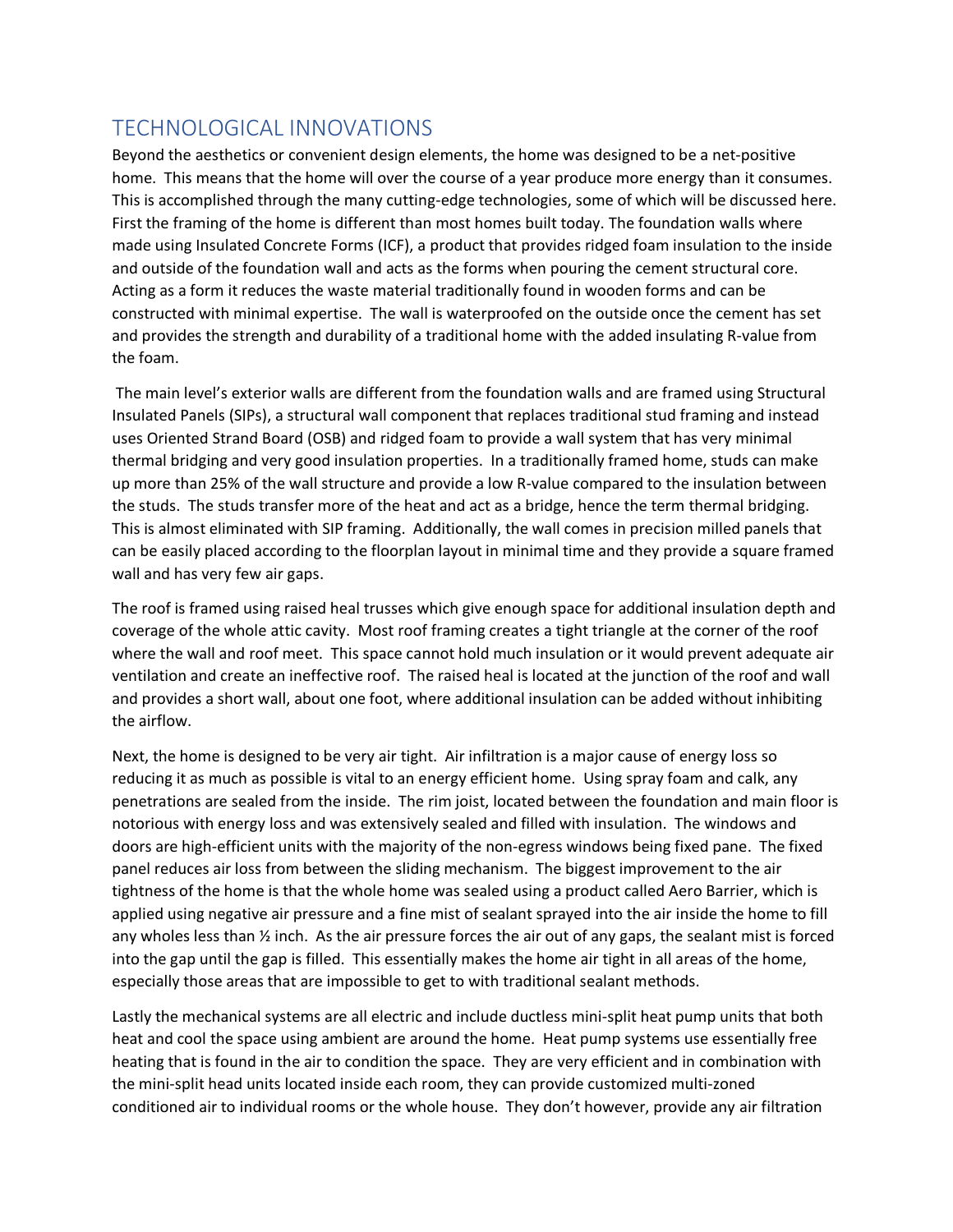to the home or essential air changes. To provide air to the very tight home, an Energy Recovery Unit (ERV) is used to exchange the indoor air with fresh outside air without losing conditioned air temperature. It does this through a heat exchanger that passes the outgoing air by the incoming air without mixing but allowing the heat or cool to be exchanged. Most homes rely on the lack of air tightness of the home to provide fresh air, but with a tight home the air is controlled and can provide consistent air quality and comfort throughout the year. The water heater is a 50-gallon heat pump unit that can provide all the water needed for the three bathrooms efficiently. It works on the same principle as the HVAC heat pumps but to heat water. Appliances such as the washer, dryer, range, dishwasher, and microwave are Energy Star rated or better. An electric car charger is located in the garage to provide overnight charging for one car. All of the home is powered by a large solar array on the home's roof and excess energy is stored in a battery bank in the garage. The solar power is essential to meeting the net-positive goal and the battery storage allows the home to run all night or on low production days without tapping into the local utility power.

The electrical appliances are not the only products that are efficient in the home. All water appliances are low flow including the landscaping. The plumbing is centralized in the home reducing the length of travel for hot water to reach a faucet or appliance.

All of this is done to provide a home that lasts generations with little to no utility costs. The initial cost of the home is not substantially above the average per square foot cost of a typical home, yet the operating costs will be much lower and the home will provide a level of comfort not available in traditional homes.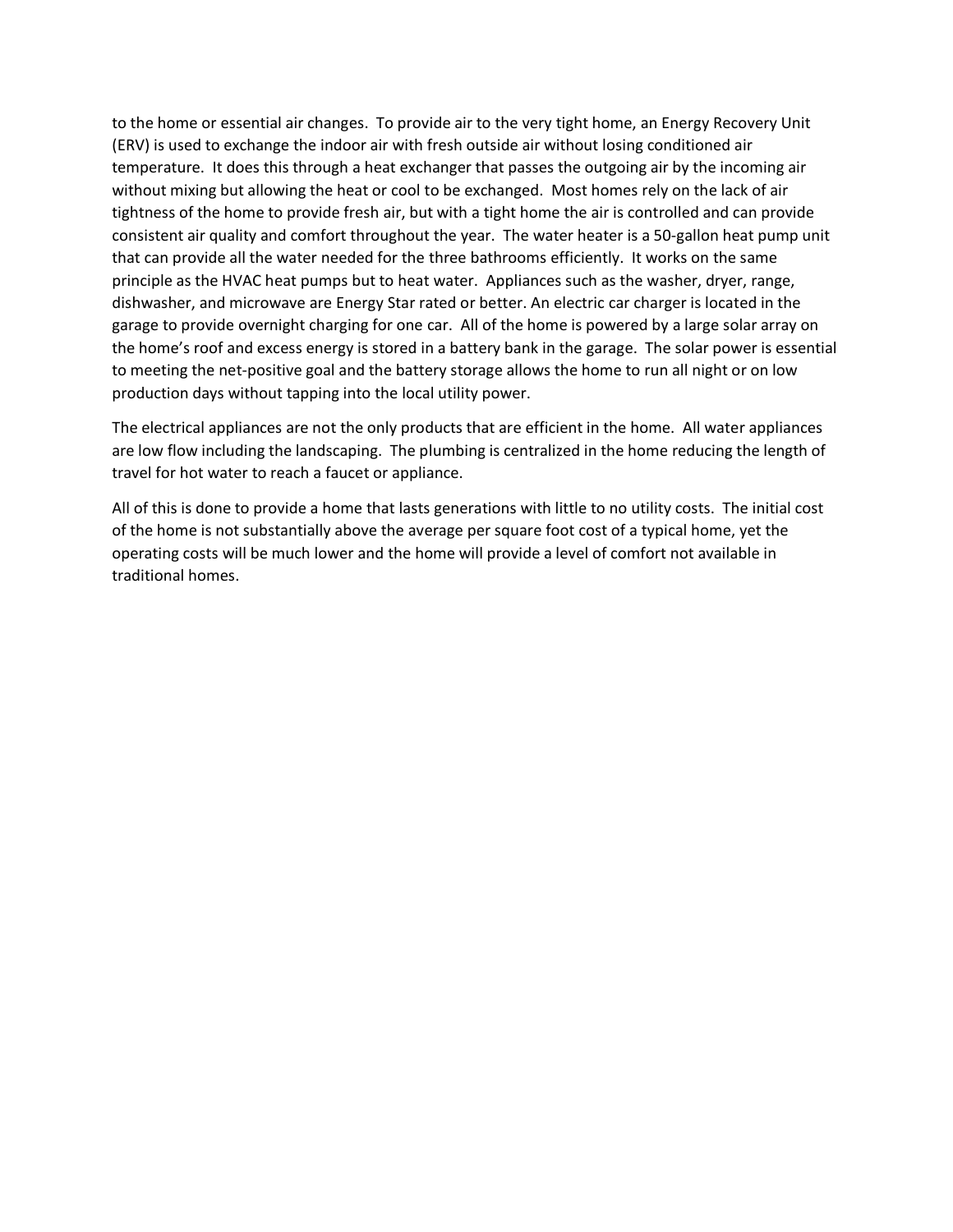### TARGET CLIENT

Enjoy basking in the morning sun while eating breakfast? Sitting on the porch during a summer sunset? This 6-bedroom, 2-bathroom, home has all the comforts under one roof, not to mention affordability through energy efficiency! 2807 Quincy Avenue is an all-electric, Net Zero house. All the power you need is produced onsite, pay only the \$9 a month connection fee. How, you ask? The 39-panel solar array generates enough electricity for the house, including your electric car charging station in the detached, 2-car garage. Highly efficient, multi zone HVAC systems, water heater, appliances and windows add to the Net Zero design in addition to a tight building envelope and intentionally placed insulation far surpassing current building code standards. Power outage? No problem with a 72-hour battery backup already connected to the electrical needs of your home. We've thoughtfully crafted the last home you'll ever purchase, come discover why his home fits all of your family's needs.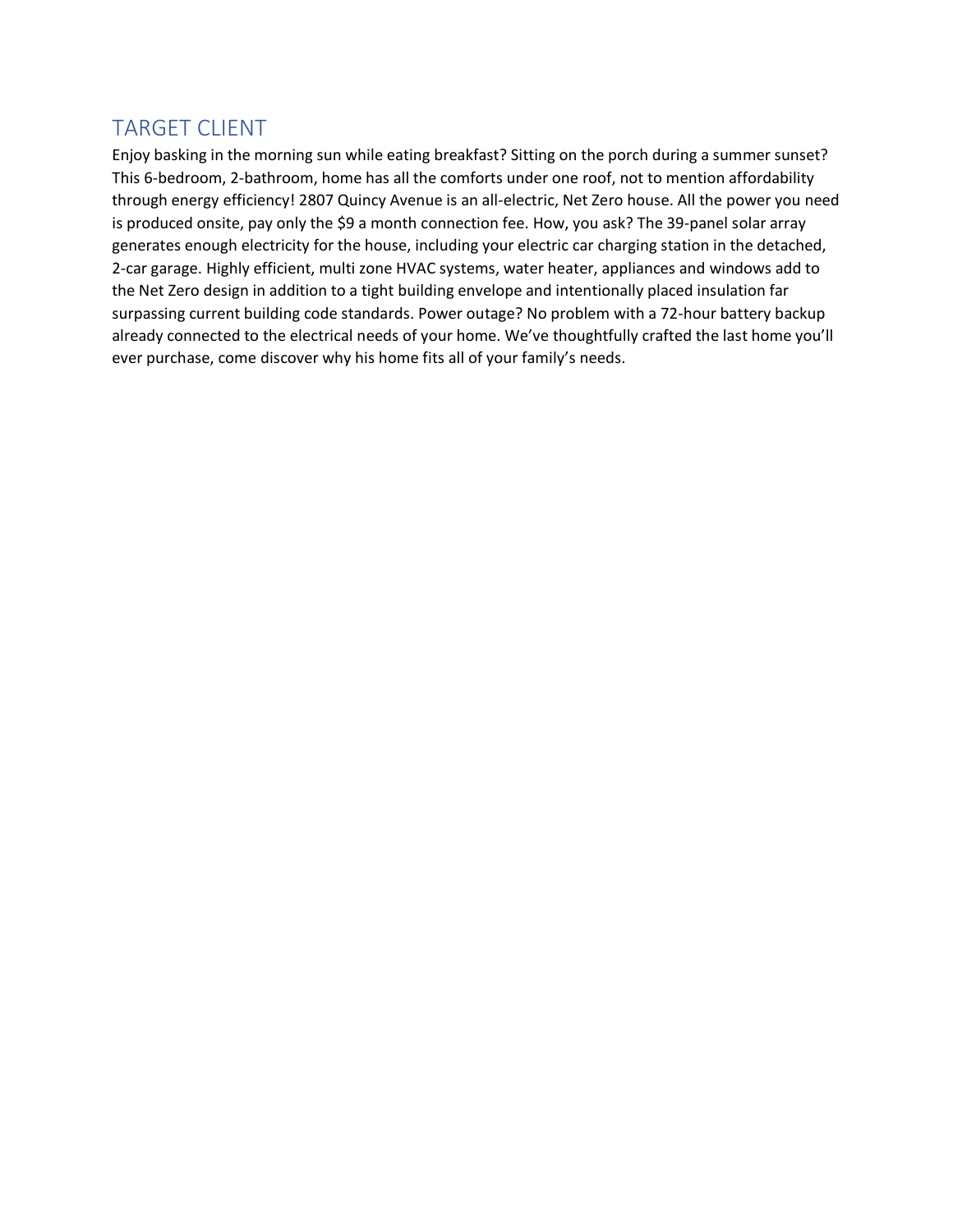## TEAM ORGANIZATION

Please see the attached team roster.